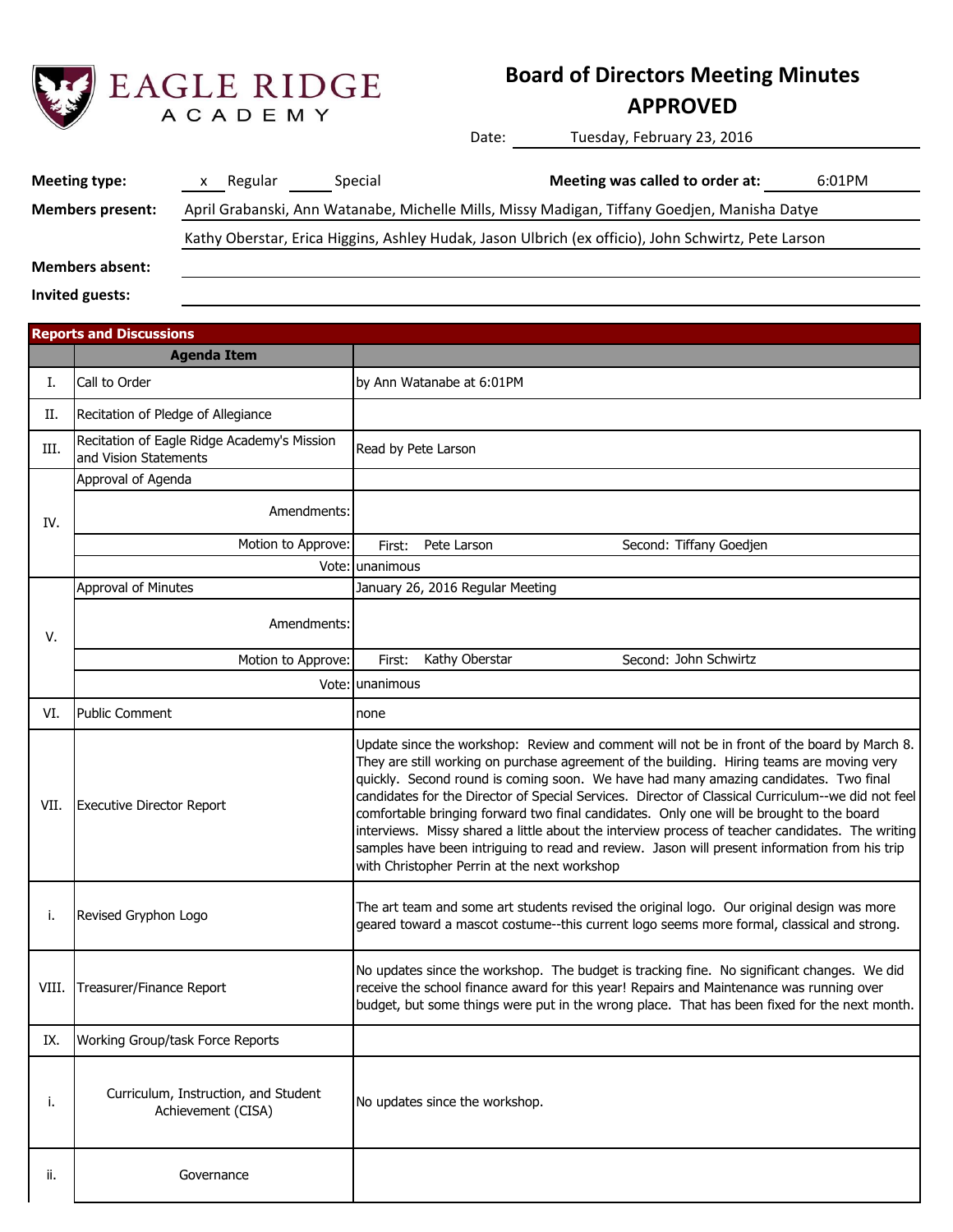| ii-i.   | <b>Bylaws Revisions</b>                                                                     | We will be voting on both accepting the bylaws and accepting the seat extensions (if the bylaw<br>changes are passed)                                                                                                                                                               |
|---------|---------------------------------------------------------------------------------------------|-------------------------------------------------------------------------------------------------------------------------------------------------------------------------------------------------------------------------------------------------------------------------------------|
| ii-ii.  | Seat Extensions - 2 teachers, 1 community<br>member, 1 parent                               |                                                                                                                                                                                                                                                                                     |
| iii.    | Human Resources                                                                             |                                                                                                                                                                                                                                                                                     |
| iii-i.  | 1st Read (not intending to vote upon) -<br>Proposed 2016 Faculty Compensation<br>Schedule   | Presented during the meeting. This was not in the original packet. Much discussion was<br>focused around why Masters and PhD teachers are less competitive locally than Bachelors. The<br>HR team focused mostly on making the schedule competitive to attract and retain teachers. |
| iii-ii. | 1st Read (not intending to vote upon) -<br>Proposed 2016 Principal Compesnation<br>Schedule | Presented during the meeting. This was not in the original packet. These numbers are<br>competitive among other schools our size. It is intended that our current principals would<br>receive a 3% raise--that may move them up one level or potentially two.                       |
| iv.     | Policy                                                                                      |                                                                                                                                                                                                                                                                                     |
| i.      | 414 - Mandatory Reporting                                                                   | No new changes since the workshop to this policy                                                                                                                                                                                                                                    |
| Х.      | <b>New Business</b>                                                                         |                                                                                                                                                                                                                                                                                     |
|         | Consider/Approve February 9, 2016 Executive<br>Director Report                              |                                                                                                                                                                                                                                                                                     |
| i.      | Amendments:                                                                                 |                                                                                                                                                                                                                                                                                     |
|         | Motion to Approve:                                                                          | Missy Madigan<br>Second: Manisha Datye<br>First:                                                                                                                                                                                                                                    |
|         |                                                                                             | Vote: unanimous                                                                                                                                                                                                                                                                     |
|         | Consider/Approve Eagle Ridge Academy<br>Gryphon Logo                                        |                                                                                                                                                                                                                                                                                     |
| ii.     | Amendments:                                                                                 |                                                                                                                                                                                                                                                                                     |
|         | Motion to Approve:                                                                          | Second: Tiffany Goedjen<br>Manisha Datye<br>First:                                                                                                                                                                                                                                  |
|         |                                                                                             | Vote: unanimous                                                                                                                                                                                                                                                                     |
|         | Consider/Approve Revisions to the Bylaws of<br>the Corporation                              |                                                                                                                                                                                                                                                                                     |
| iii.    | Amendments:                                                                                 |                                                                                                                                                                                                                                                                                     |
|         | Motion to Approve:                                                                          | Kathy Oberstar<br>Second: John Schwirtz<br>First:                                                                                                                                                                                                                                   |
|         |                                                                                             | Vote: unanimous                                                                                                                                                                                                                                                                     |
|         | Consider/Approve Board of Directors Seat<br>Extension for One Year                          |                                                                                                                                                                                                                                                                                     |
| iv.     | Amendments                                                                                  | Seats that will be extended--John Schwirtz, Erica Higgins, Tiffany Goedjen, Pete Larson have<br>been offered and accepted the one-year extension to their seats.                                                                                                                    |
|         | Motion to Approve:                                                                          | Ann Watanabe<br>Second: Ashley Hudak<br>First:                                                                                                                                                                                                                                      |
|         |                                                                                             | yea: Ann Watanabe, Missy Madigan, Ashley Hudak, Michelle Mills, Manisha Datye, April<br>Vote: Grabanski, Kathy Oberstar. Abstain: John Schwirtz, Pete Larson, Erica Higgins, Tiffany<br>Goedjen                                                                                     |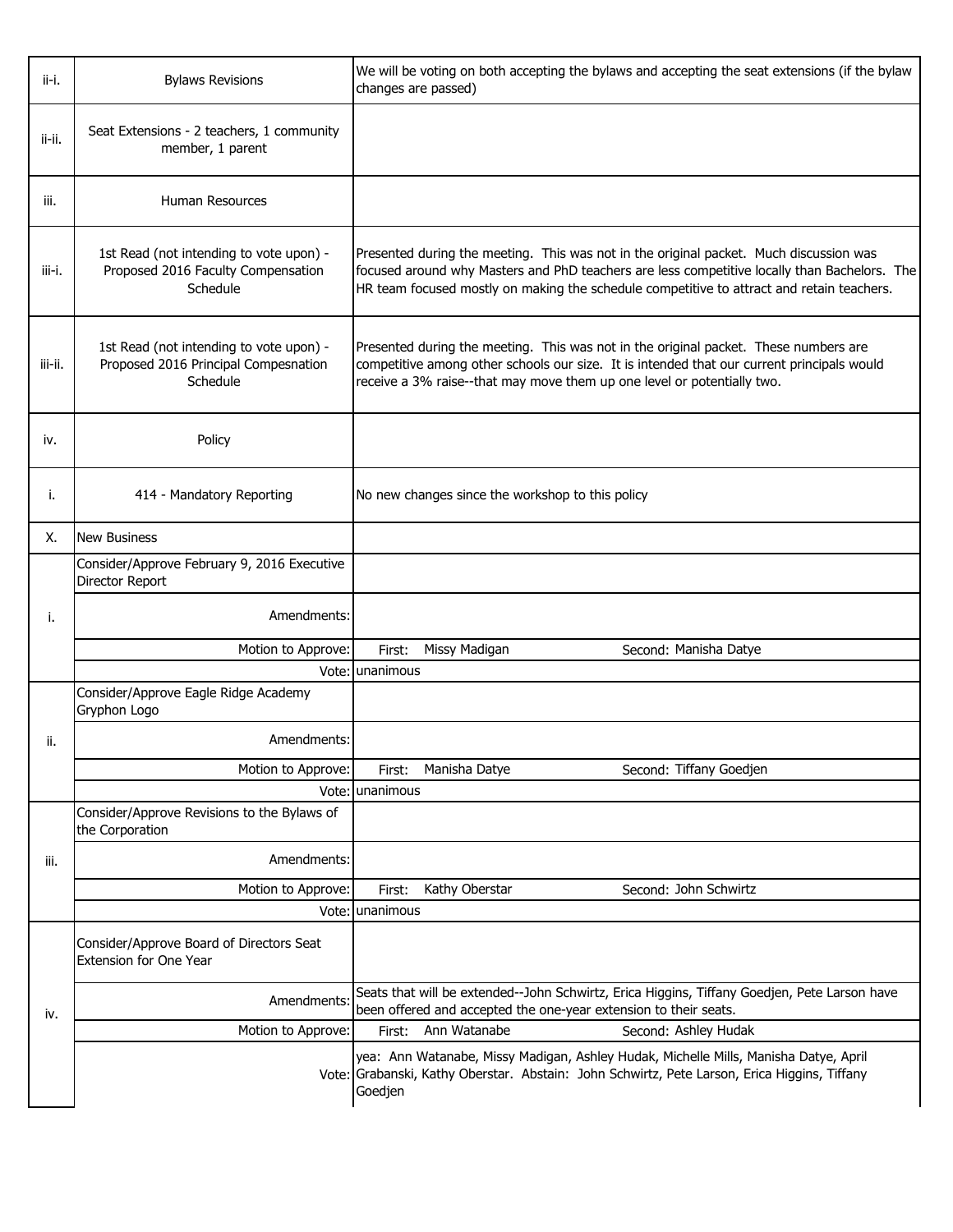| v.   | Consider/Approve Policy 414 - Mandatory<br>Reporting                      |                 |                                          |                                                                                               |
|------|---------------------------------------------------------------------------|-----------------|------------------------------------------|-----------------------------------------------------------------------------------------------|
|      | Amendments:                                                               |                 |                                          |                                                                                               |
|      | Motion to Approve:                                                        | First:          | Michelle Mills                           | Second: Pete Larson                                                                           |
|      |                                                                           | Vote: unanimous |                                          |                                                                                               |
|      | Consider/Approve Executive Director<br>Employment Agreement for 2017-2018 |                 |                                          |                                                                                               |
| vi.  | Amendments:                                                               |                 | were made (mostly changes to the dates). | Clarification--this is an extension of Jason's previous contract by one year. Minimal changes |
|      | Motion to Approve:                                                        | First:          | Pete Larson                              | Second: Missy Madigan                                                                         |
|      |                                                                           | Vote: unanimous |                                          |                                                                                               |
|      | Adjourn                                                                   | at 7:49PM       |                                          |                                                                                               |
| XII. | Motion to Approve:                                                        | First:          | Kathy Oberstar                           | Second: April Grabanski                                                                       |
|      |                                                                           | Vote: unanimous |                                          |                                                                                               |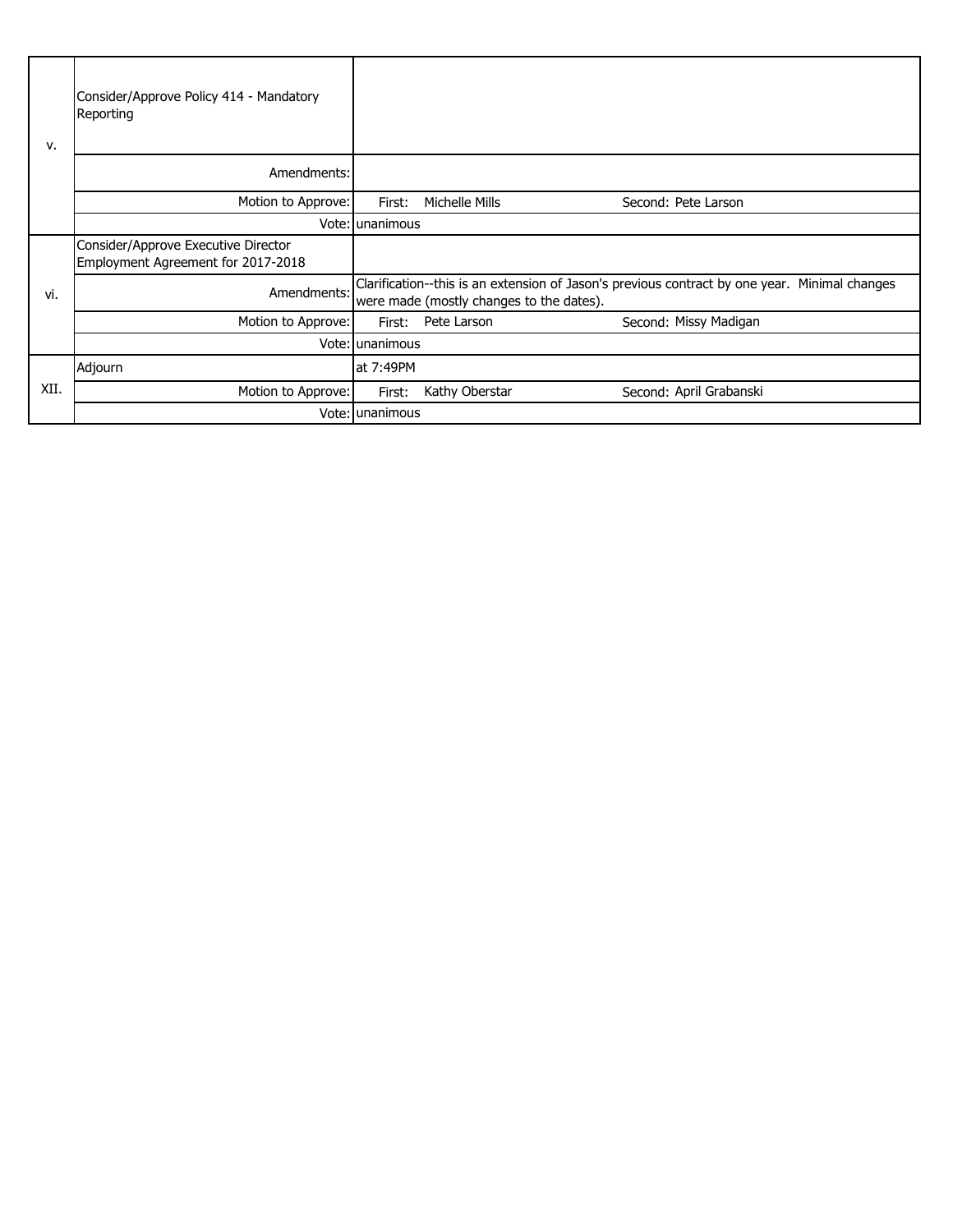| <b>IX. Motions</b> |                                                                        |                        |                                                                                                                                                                                                                       |
|--------------------|------------------------------------------------------------------------|------------------------|-----------------------------------------------------------------------------------------------------------------------------------------------------------------------------------------------------------------------|
|                    | <b>Record of Motions</b>                                               | <b>First/Second</b>    | <b>Vote</b>                                                                                                                                                                                                           |
| IV.                | Approval of Agenda                                                     | Pete Larson            | unanimous                                                                                                                                                                                                             |
|                    |                                                                        | <b>Tiffany Goedjen</b> |                                                                                                                                                                                                                       |
| V.                 | Approval of Minutes                                                    | Kathy Oberstar         | unanimous                                                                                                                                                                                                             |
|                    |                                                                        | John Schwirtz          |                                                                                                                                                                                                                       |
|                    | Consider/Approve February 9, 2016 Executive Director Report            | Missy Madigan          | unanimous                                                                                                                                                                                                             |
| i.                 |                                                                        | Manisha Datye          |                                                                                                                                                                                                                       |
| ii.                | Consider/Approve Eagle Ridge Academy Gryphon Logo                      | Manisha Datye          | unanimous                                                                                                                                                                                                             |
|                    |                                                                        | <b>Tiffany Goedjen</b> |                                                                                                                                                                                                                       |
| iii.               |                                                                        | Kathy Oberstar         | unanimous                                                                                                                                                                                                             |
|                    | Consider/Approve Revisions to the Bylaws of the Corporation            | John Schwirtz          |                                                                                                                                                                                                                       |
|                    |                                                                        | Ann Watanabe           | yea: Ann Watanabe,<br>Missy Madigan,<br>Ashley Hudak,<br>Michelle Mills,<br>Manisha Datye, April<br>Grabanski, Kathy<br>Oberstar. Abstain:<br>John Schwirtz, Pete<br>Larson, Erica Higgins,<br><b>Tiffany Goedjen</b> |
| iv.                | Consider/Approve Board of Directors Seat Extension for One Year        | Ashley Hudak           |                                                                                                                                                                                                                       |
| v.                 | Consider/Approve Policy 414 - Mandatory Reporting                      | Michelle Mills         | unanimous                                                                                                                                                                                                             |
|                    |                                                                        | Pete Larson            |                                                                                                                                                                                                                       |
| vi.                | Consider/Approve Executive Director Employment Agreement for 2017-2018 | Pete Larson            | unanimous                                                                                                                                                                                                             |
|                    |                                                                        | Missy Madigan          |                                                                                                                                                                                                                       |
| XIII.              | Adjourn                                                                | Kathy Oberstar         | unanimous                                                                                                                                                                                                             |
|                    |                                                                        | April Grabanski        |                                                                                                                                                                                                                       |

| <b>Assignments/Action Items</b> |                                    |              |            |  |
|---------------------------------|------------------------------------|--------------|------------|--|
|                                 | <b>Description of Action Items</b> | <b>Owner</b> | <b>Due</b> |  |
|                                 |                                    |              |            |  |
| II.                             |                                    |              |            |  |